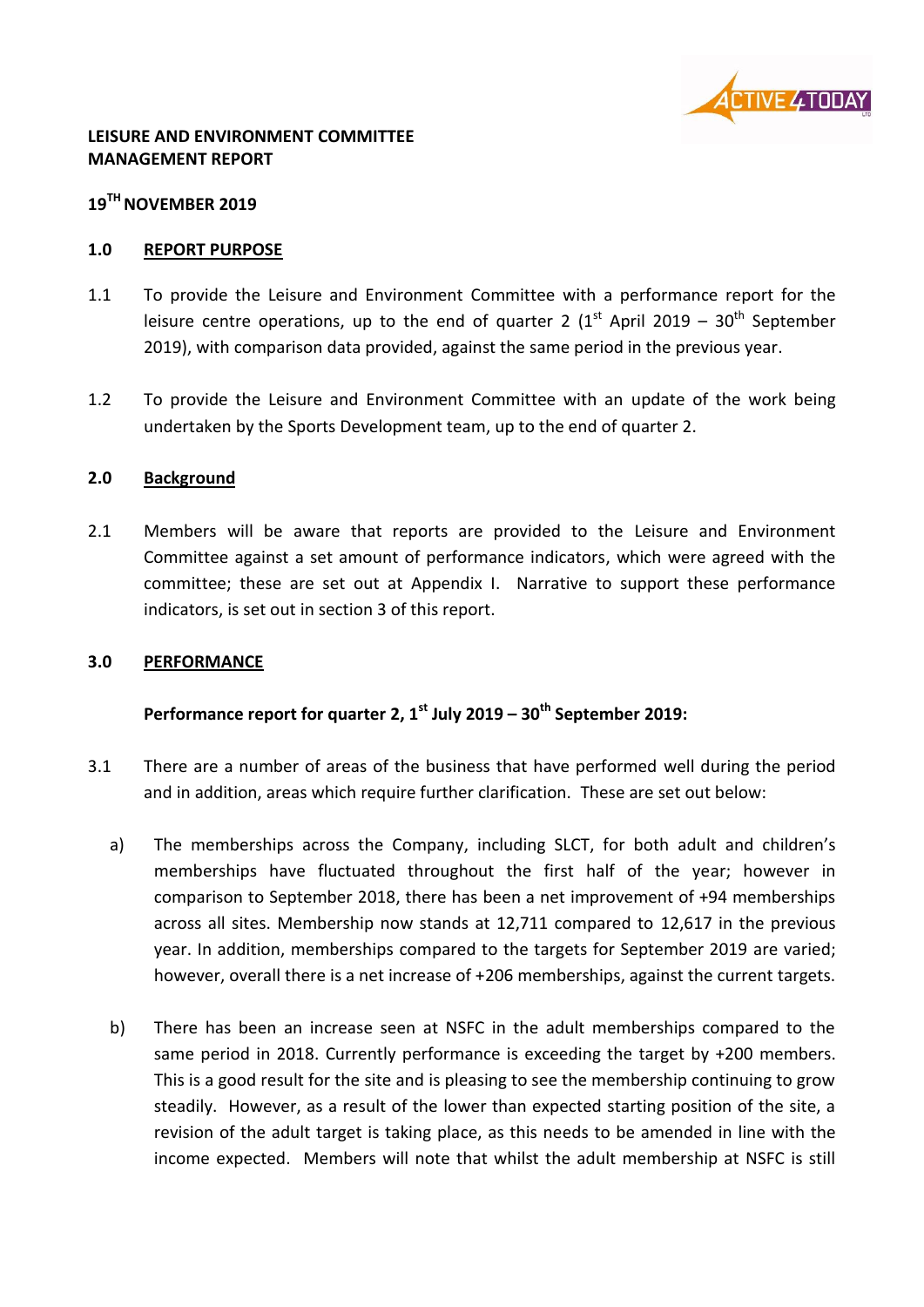exceptionally positive and strong, A4T is now experiencing a 'slowing' down of adult members at NSFC, for the 2019/2020 financial year.

- c) Although the children's' membership base at NSFC has not achieved the target, this can be attributed in the main to the loss of swimming at DLC. Currently there are approximately 75 members using NSFC, who are registered at DLC; however, as there is no swimming at that site, those members who wish to, are travelling to NSFC or SLC, for their swimming lessons. As a result of this, spaces are being taken which would have previously been taken by NSFC members, resulting in a reduction in Newark's junior membership. Whilst work continues at NSFC to ensure courses are at capacity and extra classes where possible are made available, this situation may not ease fully, until the new swimming pool at DLC is opened and members from that site can return to this facility.
- d) In addition to the above, there has been a small loss of junior members at NSFC, which can be attributed to the opening of the new private facility in Newark during July. This facility specialises in providing gymnastics classes and has attracted several members from our membership base, along with two members of staff.
- e) Although there is a positive of approximately 75 DLC members using NSFC's swimming provision, the loss of a pool at DLC is still having a significant impact on the children's membership base. Currently, the junior membership base at DLC is performing below the anticipated target of 300 (recorded at -27 below the target); however, promotions are currently taking place to try and recover this loss and maintain the membership targeted; this is required to support the financial position of the Company.
- f) The table below provides the detailed actual membership data (for A4T sites only), with a comparison against the same period in 2018.

| <b>Site</b>      | Type  | <b>Actual</b> | <b>Target</b>  | of<br><b>Variation</b><br>actual to target | <b>Comparison</b><br>to<br>2018 | <b>Variation</b><br>to<br>previous year |
|------------------|-------|---------------|----------------|--------------------------------------------|---------------------------------|-----------------------------------------|
| Blidworth        | Adult | 808           | 810            | $-2$                                       | 852                             | $-44$                                   |
| <b>Dukeries</b>  | Adult | 943           | 920            | $+23$                                      | 917                             | $+26$                                   |
| <b>Newark</b>    | Adult | 4,746         | 4,650          | $+96$                                      | 4,546                           | $+200$                                  |
| <b>Blidworth</b> | Child | 31            | $\overline{0}$ | $+31$                                      | 23                              | $+8$                                    |
| <b>Dukeries</b>  | Child | 273           | 300            | $-27$                                      | 460                             | $-187$                                  |
| <b>Newark</b>    | Child | 2,160         | 2,210          | $-50$                                      | 2,156                           | $+4$                                    |
|                  |       | 8,961         | 8,890          | $+71$                                      | 8,954                           | $+7$                                    |

Table 1, 2019/2020, quarter 2 membership data

g) The number of user visits across all sites has experienced a large increase of almost 40,000 user visits, compared to the same period last year. On  $30<sup>th</sup>$  September 2019, the total user visits recorded was 620,938, compared to 582,939 for the previous year. The growth has been seen in swimming participation and group workouts/classes. However, this increase can also be attributed to the improvements within ICT, which were undertaken in April 2019. These improvements included the migration to 3 servers, which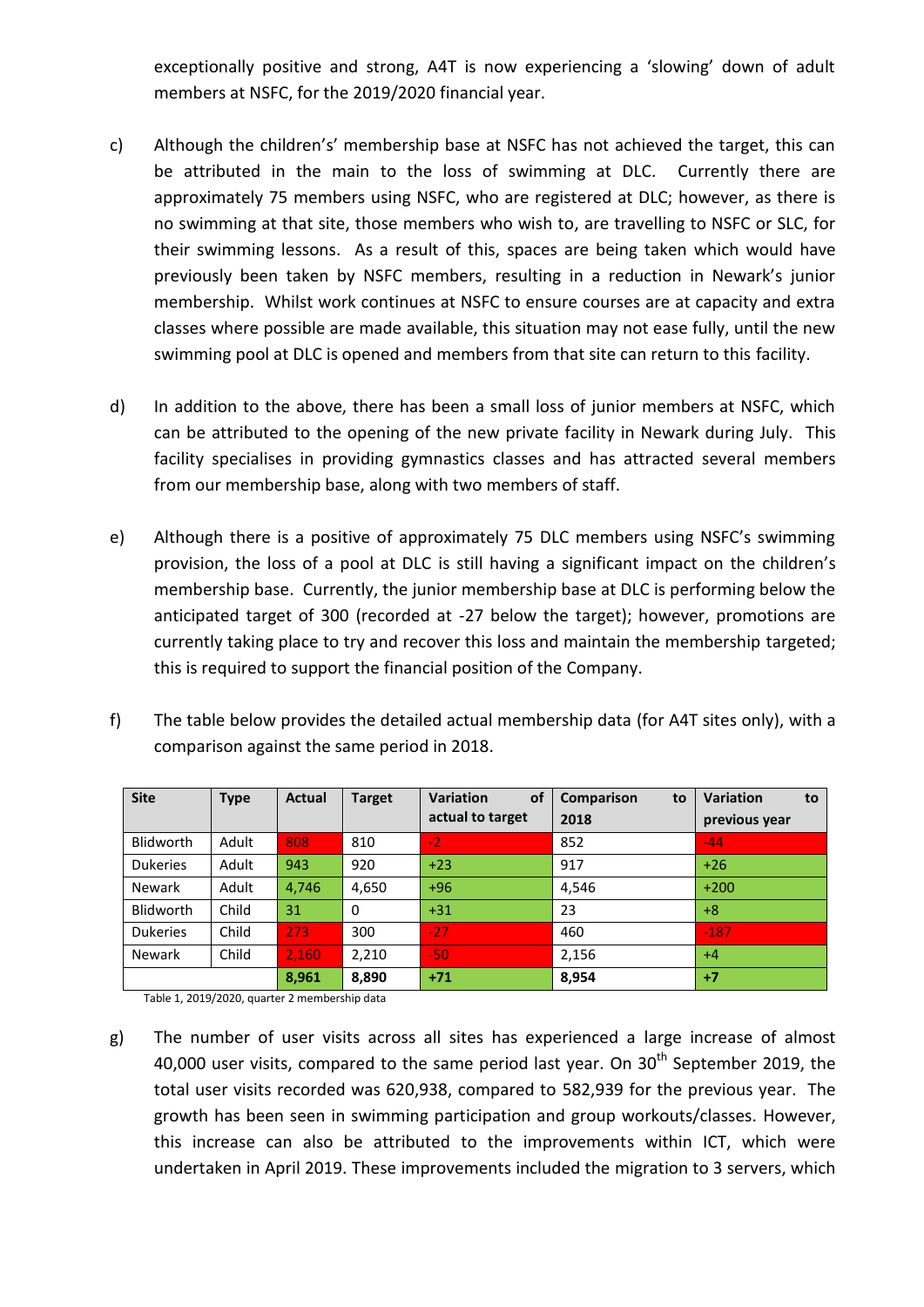has now stabilised the system considerably and as a result has meant very few occasions when down time has occurred. As a result increased usage is now being experienced.

- h) In reviewing the breakdown of usage and the demographics of the users, i.e. females, under 16's and over 60's, all areas are showing an increase compared to September 2018, demonstrating the differing targeted programmes available.
- i) The user visits for the +60 age group, has seen a significant increase from 58,838 on 30<sup>th</sup> September 2018, to 66,011 for the same period in September 2019; an increase of approximately 7,000 visits. This is due to an increase in the +60 memberships and the increased number of pay and play classes, which have been made available to support the GP referral scheme. While not exclusive to +60 ages, predominantly the demographic of the GP referral scheme is over the age of 60.
- j) Despite the membership base for children at DLC experiencing a significant reduction in comparison to 2018, the usage of under 16's has seen an increase, from 195,856 in 2018 to 201,815 in the same period in 2019. This can be attributed to two areas. The first is the improved ICT infrastructure, which is now capturing the visits of members using the centres and the classes. The second is that several members are now taking advantage of the other activities available within their membership and participating in more than one activity per week. Whilst this is excellent for usage, the cost of the children's activity programme continues to increase, as this is instructor led for each activity; as a result, a full audit of the programmes and the associated memberships, will take place during Q3.
- k) The promotions have continued throughout the summer months and are part of the marketing and communications framework, to attract both new members and retain those who already use the sites.
- l) The number of GP Referrals received from  $1<sup>st</sup>$  April 2019 30<sup>th</sup> September 2019, was 241 compared to 235 in the same period in 2018. The number of persons which subsequently attended and took part in the 12 week subsidised scheme, has increased to 141, compared to 125, for the same period in 2018; this is a net increase of +16.
- m) Partnerships with other community sports facilities are increasing. A4T has received approval to move forward with the management arrangement for the Barnby Road Academy. This will officially begin during 2020 and will enable the school to provide access for the community, to use this fantastic new facility. This will increase activity within this area and is an excellent achievement for the Academy and A4T, who has supported and advised the school throughout the whole funding and development process.

#### **4.0 UPDATE ON 2019/2020 BUSINESS PLAN**

4.1 Members will be aware that as part of the business plan, a set of outcomes and objectives are agreed with the committee and set out below is an update to quarter 2, on the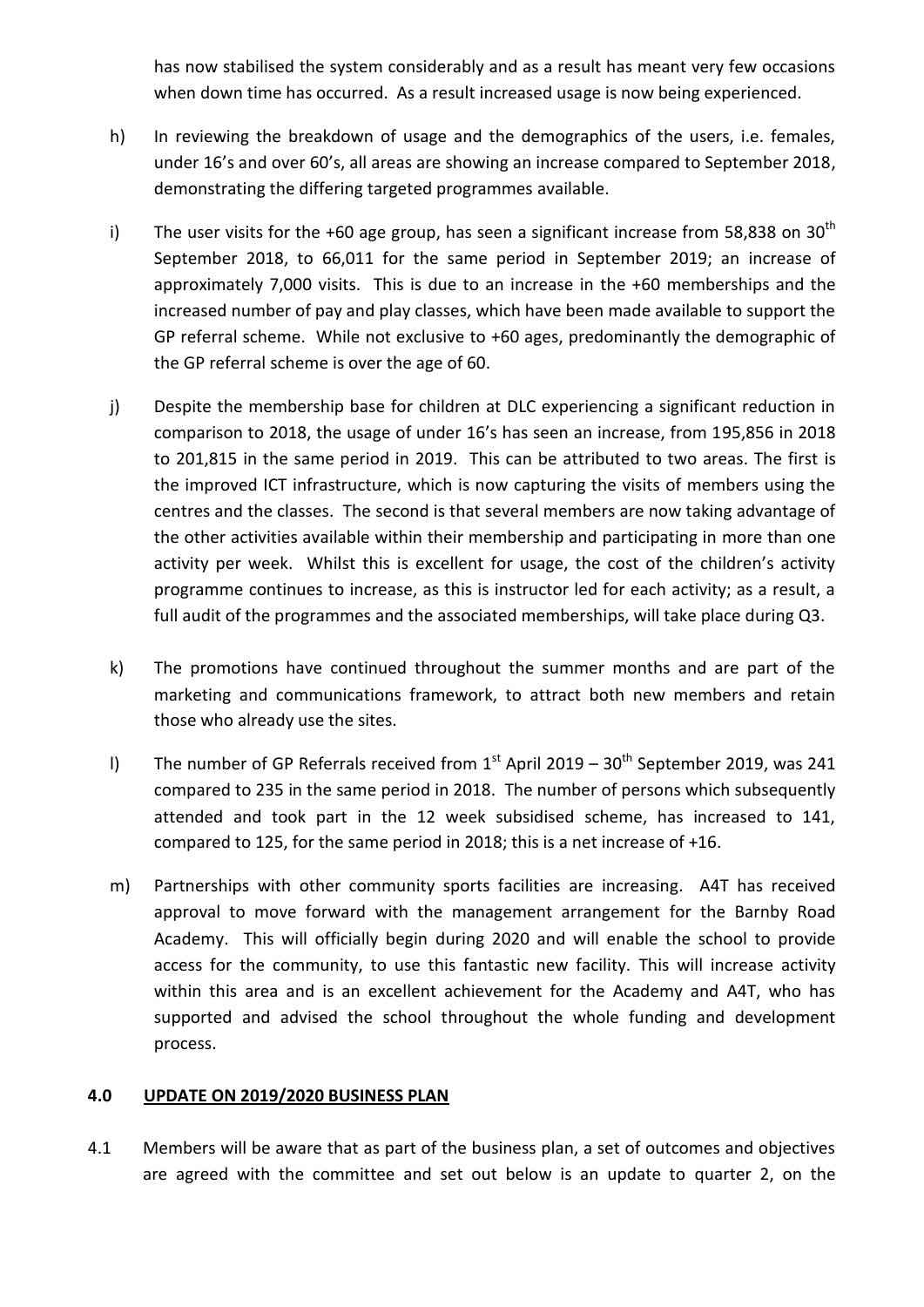2019/2020 table, to demonstrate to Members the work which is taking place within the Company.

| <b>OUTCOME</b>                                                                                                                                                        | <b>OBJECTIVE</b>                                                                                                                                                                                                                                                                              | <b>ACTION</b>                                                                                                                                                                                                                                                                                                                                                                             | <b>PROGRESS to period 6</b>                                                                                                                                                                                                                                                                                                                                                                       |  |
|-----------------------------------------------------------------------------------------------------------------------------------------------------------------------|-----------------------------------------------------------------------------------------------------------------------------------------------------------------------------------------------------------------------------------------------------------------------------------------------|-------------------------------------------------------------------------------------------------------------------------------------------------------------------------------------------------------------------------------------------------------------------------------------------------------------------------------------------------------------------------------------------|---------------------------------------------------------------------------------------------------------------------------------------------------------------------------------------------------------------------------------------------------------------------------------------------------------------------------------------------------------------------------------------------------|--|
| <b>Healthy and active</b><br>lifestyles                                                                                                                               |                                                                                                                                                                                                                                                                                               |                                                                                                                                                                                                                                                                                                                                                                                           |                                                                                                                                                                                                                                                                                                                                                                                                   |  |
| Delivery of a business<br>plan for Southwell<br>Leisure Centre, to<br>support its proposed<br>strategic development                                                   | To develop a financial<br>business plan for the SLCT,<br>which will forecast income<br>generation, investigate<br>accessing new and existing<br>markets, assess current<br>penetration rates and<br>develop new programming<br>opportunities, to maximise<br>access opportunities for<br>all. | As part of the agreement<br>with NSDC to provide<br>management support to<br>the SLCT through the<br>SLA. Provide the SLCT<br>with a strategy which<br>will increase growth in<br>the adult and children's<br>memberships                                                                                                                                                                 | Business planning has taken<br>place with the Trust, to<br>develop a new fitness suite<br>for the leisure centre. This<br>will seek to increase usage<br>and income and address the<br>current over capacity issues<br>at the site. A4T are now<br>waiting for the outcomes<br>between the DC and Trust,<br>to move the process to the<br>next stage.                                             |  |
| Childhood obesity -<br>develop and provide<br>opportunities for<br>'young people in<br>primary education' to<br>increase levels of<br>physical activity and<br>sport. | Support the development<br>and promotion of a Junior<br>parkrun in the Sherwood<br>area of the district                                                                                                                                                                                       | Engage with schools,<br>event organisers and<br>private operators, to<br>promote the junior<br>parkrun and develop a<br>set of activities which<br>surround and<br>compliment the parkrun<br>prior to its first months<br>launch. This will seek to<br>engage children in<br>physical activity with<br>parkrun as a potential<br>free exit route to<br>develop regular weekly<br>activity | The first Junior parkrun<br>took place on Sunday 28 <sup>th</sup><br>September at 9am on the<br>enclosed sports pitches at<br>Dukeries Academy/leisure<br>centre. This has been<br>coordinated by a team of<br>local volunteers with A4T<br>support. The response has<br>been extremely positive,<br>with an average of 30<br>participants and 10<br>volunteers taking part on a<br>weekly basis. |  |
|                                                                                                                                                                       | Implementation of<br>children's coaching in<br>schools in the Ollerton<br>area                                                                                                                                                                                                                | Engage two schools per<br>term. Prioritise schools<br>in most need and by<br>travel time from<br>Dukeries Leisure Centre                                                                                                                                                                                                                                                                  | Coaching sessions have<br>been delivered to 2 schools<br>in the area with one school<br>within walking distance<br>attending the leisure centre<br>for the activities.<br>One school has confirmed<br>its inclusion, following<br>October half term.                                                                                                                                              |  |
|                                                                                                                                                                       | Work with partners i.e.<br>Everyone Health to<br>promote their initiatives<br>tackling childhood obesity                                                                                                                                                                                      | Increase Everyone<br>Health's bookings by<br>10% over a 12 month<br>period                                                                                                                                                                                                                                                                                                                | Progress so far has stalled,<br>due to the loss of key<br>personnel. However, focus<br>of this action will be<br>prioritized going forward,<br>following the appointment<br>of the Active Lifestyles<br>Officer, who commenced<br>employment with A4T in<br>August 2019.                                                                                                                          |  |
| Inactive people -<br>develop and provide<br>opportunities for<br>'inactive people' to<br>increase levels of<br>physical activity and                                  | Identify communities with<br>low activity levels                                                                                                                                                                                                                                              | Promote the 3-year<br>pricing strategy,<br>specifically the new<br>qualifying criteria for<br>concessionary<br>membership in deprived                                                                                                                                                                                                                                                     | Promoted through the<br>Council's Council Tax<br>distribution<br>Attendance at local events<br>including school fayres,<br>4Uth (NCC Youth Service).                                                                                                                                                                                                                                              |  |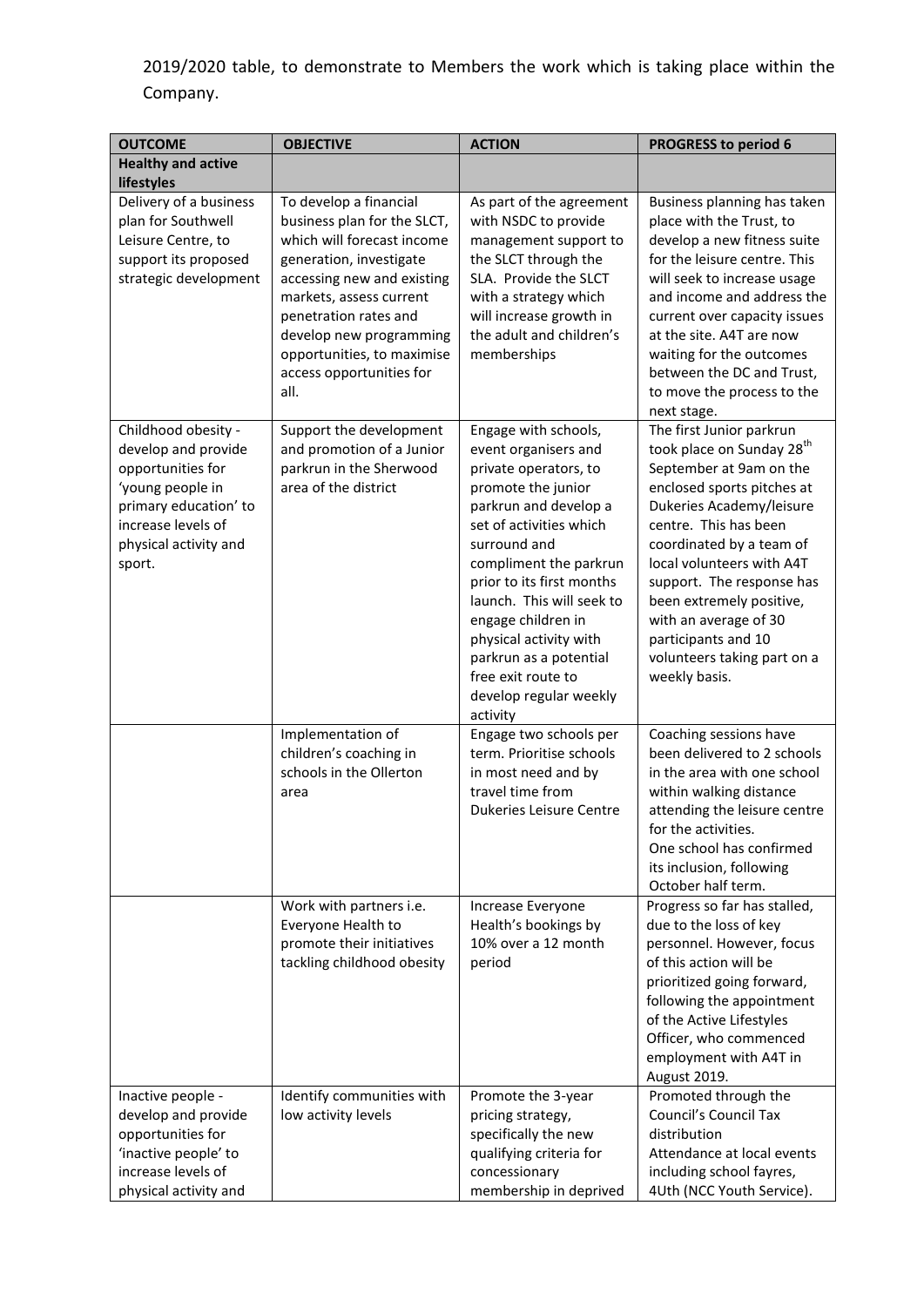| sport.                                      |                                                    | areas                                          | Taster sessions offered                                  |
|---------------------------------------------|----------------------------------------------------|------------------------------------------------|----------------------------------------------------------|
|                                             |                                                    | Develop a series of<br>outreach activities     | through swimming teachers<br>courses.                    |
|                                             |                                                    | linking to existing                            | A series of trampolining and                             |
|                                             |                                                    | opportunities                                  | gymnastics sessions have                                 |
|                                             |                                                    | Offer 12 (one per month                        | been offered.                                            |
|                                             |                                                    | per site) free taster                          |                                                          |
|                                             |                                                    | activities at centres                          |                                                          |
| NSEC 6-8 - develop                          | Introduction of pricing                            | Increase take up of the                        | Growth experienced in Q1                                 |
| and provide<br>opportunities for            | strategy including<br>additional qualifying        | concessionary<br>memberships by 50%            | as reported in appendix 1<br>Taster sessions offered     |
| people living in high                       | criteria for concessionary                         | Offer 12 (one per month                        | through swimming teachers                                |
| NSEC 6-8 target areas                       | membership                                         | per site) free taster                          | courses. A series of                                     |
| to increase levels of                       |                                                    | activities at centres                          | trampolining and                                         |
| physical activity and                       |                                                    | Offer a FREE 7 day pass                        | gymnastics sessions have                                 |
| sport.                                      |                                                    | for all participants of the                    | been offered.                                            |
|                                             |                                                    | initial pilot of junior<br>parkrun in Sherwood | This was assisted by the<br>launch of the junior parkrun |
|                                             |                                                    | area                                           | in Ollerton during                                       |
|                                             |                                                    |                                                | September.                                               |
| <b>Accessible facilities</b>                |                                                    |                                                |                                                          |
| Develop a business                          | Assist the Council with the                        | Develop a 3-year                               | A4T were successful in                                   |
| plan for a Modular                          | feasibility and                                    | financial forecast for the                     | receiving a Sport England                                |
| Pool at the Dukeries<br>Leisure Centre      | development work for the<br>development of the new | modular pool.<br>Apply to Sport England        | (SE) grant of £150K,<br>towards the development          |
|                                             | swimming pool at the                               | for funding to support                         | of the new swimming pool                                 |
|                                             | Dukeries Leisure Centre.                           | the capital development                        | at Dukeries. After                                       |
|                                             | This work should include                           | and fit out of the facility.                   | discussion with SE and the                               |
|                                             | the development of the                             | Develop a 'wet side                            | DC however and to avoid                                  |
|                                             | finance for the delivery of                        | programme' which will                          | possible complications with                              |
|                                             | the pool, the<br>requirements for                  | engage with NCC for the<br>return of school    | the Company's 'Teckal'<br>compliance, an agreement       |
|                                             | operations and the                                 | swimming within the                            | was made between SE, A4T                                 |
|                                             | specification for the                              | Sherwood area.                                 | and the DC, to transfer the                              |
|                                             | delivery of a community                            | Develop a pool class                           | grant over to the DC. This is                            |
|                                             | swimming programme.                                | timetable                                      | currently being finalised                                |
|                                             |                                                    | Develop a junior                               | and will ensure the £150K                                |
|                                             |                                                    | lifeguard academy<br>Develop a marketing       | contribution is retained,<br>within the project.         |
|                                             |                                                    | plan to the 3 -year                            |                                                          |
|                                             |                                                    | pricing strategy                               |                                                          |
|                                             |                                                    | Development and                                |                                                          |
|                                             |                                                    | relaunch of the junior                         |                                                          |
|                                             |                                                    | swimming programme                             |                                                          |
| Improve community<br>access through partner | Explore partnerships with<br>other academy's to    | Using the Newark<br>Academy pilot engage       | Barnby Road Academy have<br>received DfE funding for a   |
| facilities and increase                     | increase community usage                           | with two new partners                          | new 4 court sports hall and                              |
| usage and access to                         | through the use and                                | during 2019/2020, with                         | have engaged with A4T to                                 |
| local sporting facilities                   | management of their                                | a view to supporting                           | manage the community                                     |
|                                             | facilities                                         | increased sporting                             | bookings from the NY on a                                |
|                                             |                                                    | facility take up                               | trial basis, until April 2020.                           |
|                                             |                                                    | throughout the district                        | A full SLA is still to be<br>developed during the trial  |
|                                             |                                                    |                                                | period and members will be                               |
|                                             |                                                    |                                                | updated as this progresses.                              |
|                                             |                                                    |                                                | This fantastic new facility                              |
|                                             |                                                    |                                                | and partner agreement                                    |
|                                             |                                                    |                                                | with the Academy will                                    |
|                                             |                                                    |                                                | increase community and<br>club access further, within    |
|                                             |                                                    |                                                | the Newark area.                                         |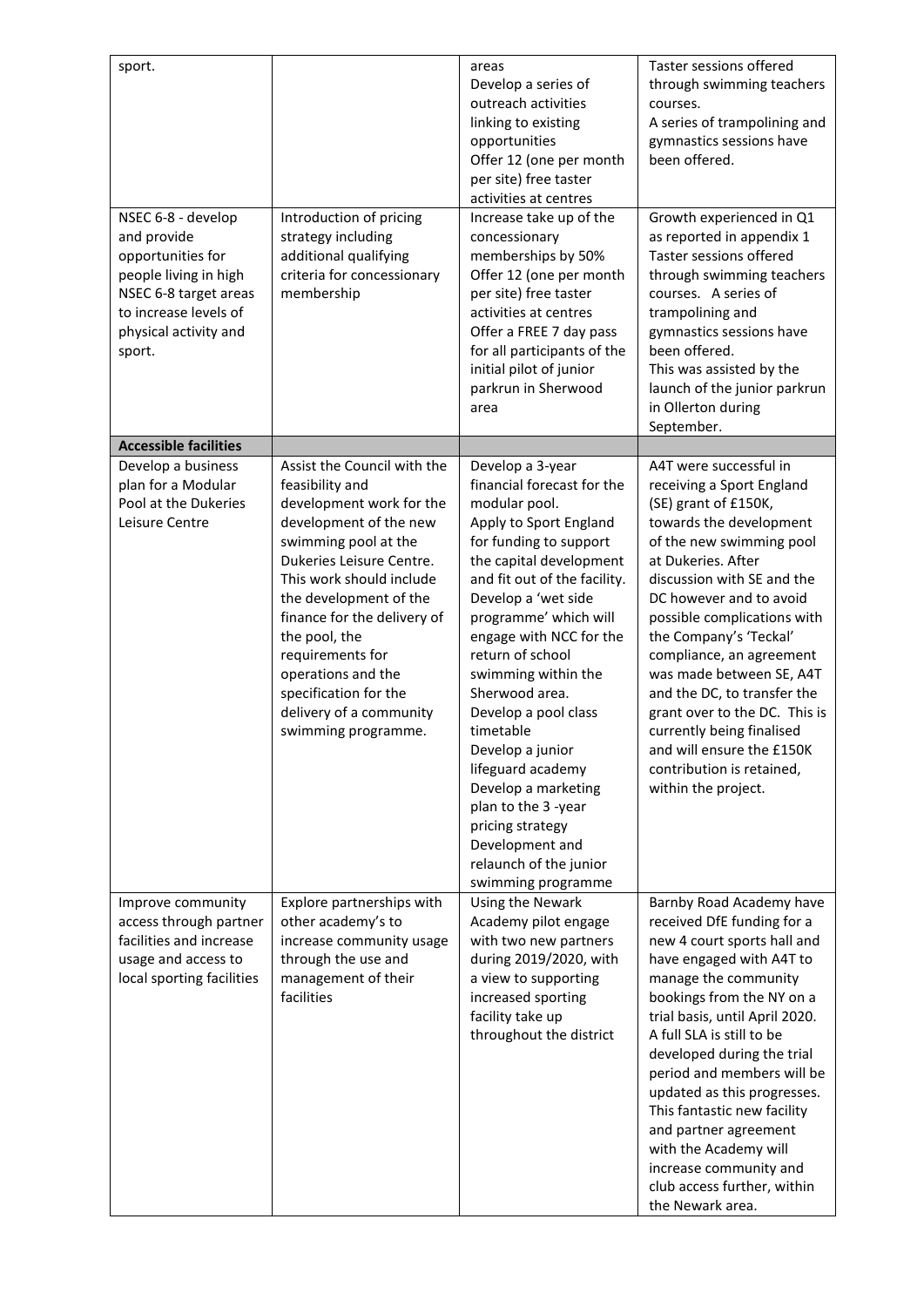| Achieve a 3-year SLA<br>with the Newark<br>Academy       | Agree a new 3-year SLA<br>with the Newark Academy<br>for undertaking the<br>management of the facility<br>to maximise community<br>access. The 3-year<br>agreement will secure the<br>use of the facility for clubs<br>and pay and play users<br>until 2022. In addition, the<br>sports development team<br>will continue to provide<br>mentoring opportunities<br>for all students accessing<br>leisure. | Have a signed SLA<br>agreement in place by<br>September 2019.<br>Continue to achieve<br>income and utilisation<br>targets and add further<br>growth with the<br>introduction of courses<br>and special events.<br>Provide 15 work<br>placement opportunities<br>for students<br>Provide VISPA<br>volunteering<br>opportunities for<br>students                                                   | This is progressing and a<br>meeting has been booked<br>in with the Academy during<br>November. To date, there<br>have been 5 students that<br>have undertaken work<br>experience with NSFC from<br>Newark Academy.<br>The number of VISPA<br>volunteers recruited from<br>Newark Academy to date is<br>6.                                                                                                                                                    |
|----------------------------------------------------------|-----------------------------------------------------------------------------------------------------------------------------------------------------------------------------------------------------------------------------------------------------------------------------------------------------------------------------------------------------------------------------------------------------------|--------------------------------------------------------------------------------------------------------------------------------------------------------------------------------------------------------------------------------------------------------------------------------------------------------------------------------------------------------------------------------------------------|---------------------------------------------------------------------------------------------------------------------------------------------------------------------------------------------------------------------------------------------------------------------------------------------------------------------------------------------------------------------------------------------------------------------------------------------------------------|
| <b>Financial viability</b>                               |                                                                                                                                                                                                                                                                                                                                                                                                           |                                                                                                                                                                                                                                                                                                                                                                                                  |                                                                                                                                                                                                                                                                                                                                                                                                                                                               |
| Deliver a new<br>receipting system for<br>the business   | To investigate the options<br>of new receipting and back<br>office systems for the<br>business, in line with the<br>requirements of the<br>Council's capital<br>programme and the<br>procurement process.<br>Develop a 'fit for purpose'<br>integrated system which<br>supports the Councils new<br>financial management<br>system.                                                                       | Scope out the<br>specification for new<br>system by May 2019, in<br>consultation with the<br>business unit of NSDC.<br>Assess the viability of a<br>proposed new system<br>and discuss this with the<br>Council through the<br>operating contract<br>agreement                                                                                                                                   | New systems are currently<br>being seen and a scope for<br>a new system is being<br>developed. ICT are being<br>fully consulted as part of<br>the process and further<br>updates will be provided as<br>the project moves forward.<br>As an interim step, an<br>update to the current<br>system is taking place and<br>will be launch in the NY.<br>This will be tested for 3<br>months, before any new<br>system is tendered to<br>assess its functionality. |
| Implement a 3-year<br>pricing strategy                   | Implement the 3-year<br>pricing strategy within the<br>District and support this<br>with targeted marketing<br>campaigns, encouraging<br>usage in areas where<br>traditionally usage may be<br>low                                                                                                                                                                                                        | Develop a schedule of<br>promotional meetings to<br>support the strategy.<br>First promotions to be in<br>place during spring 2019.<br>Increase target market<br>memberships groups to<br>include concessionary<br>memberships                                                                                                                                                                   | This has been implemented<br>across all sites including<br>SLCT. There has currently<br>been an increase of 29<br>(13%) concessionary<br>memberships compared to<br>last year, who have<br>benefited from the reduced<br>membership price, attached<br>to the new postcode<br>criteria.                                                                                                                                                                       |
| Develop a 3-year<br>forecasted budget for<br>the Company | To understand the<br>implications of the real<br>living wage on the budgets<br>for the Company and the<br>increased utility charges<br>which are and will<br>continue to impact<br>significantly on the<br>revenue position of the<br>Company                                                                                                                                                             | Develop a 3-year<br>forecasted budget for<br>the Company and<br>discuss the findings with<br>the Council, with regards<br>to the implications of the<br>on-going management<br>fee from the Council to<br>the Company. This must<br>also take into account<br>the current partnership<br>with the SLCT and the<br>SLA between the Council<br>and Company, to<br>provide services to the<br>Trust | This is currently being<br>developed and discussions<br>with the council are being<br>set up for December 2019,<br>to develop a 3 year business<br>plan/strategy, which will<br>align with a 3 year financial<br>budget. In addition, this is<br>aligned to the Governance<br>review of A4T, which the<br>Council has led on and is<br>being presented to the L&E<br>committee during<br>November 2019.                                                       |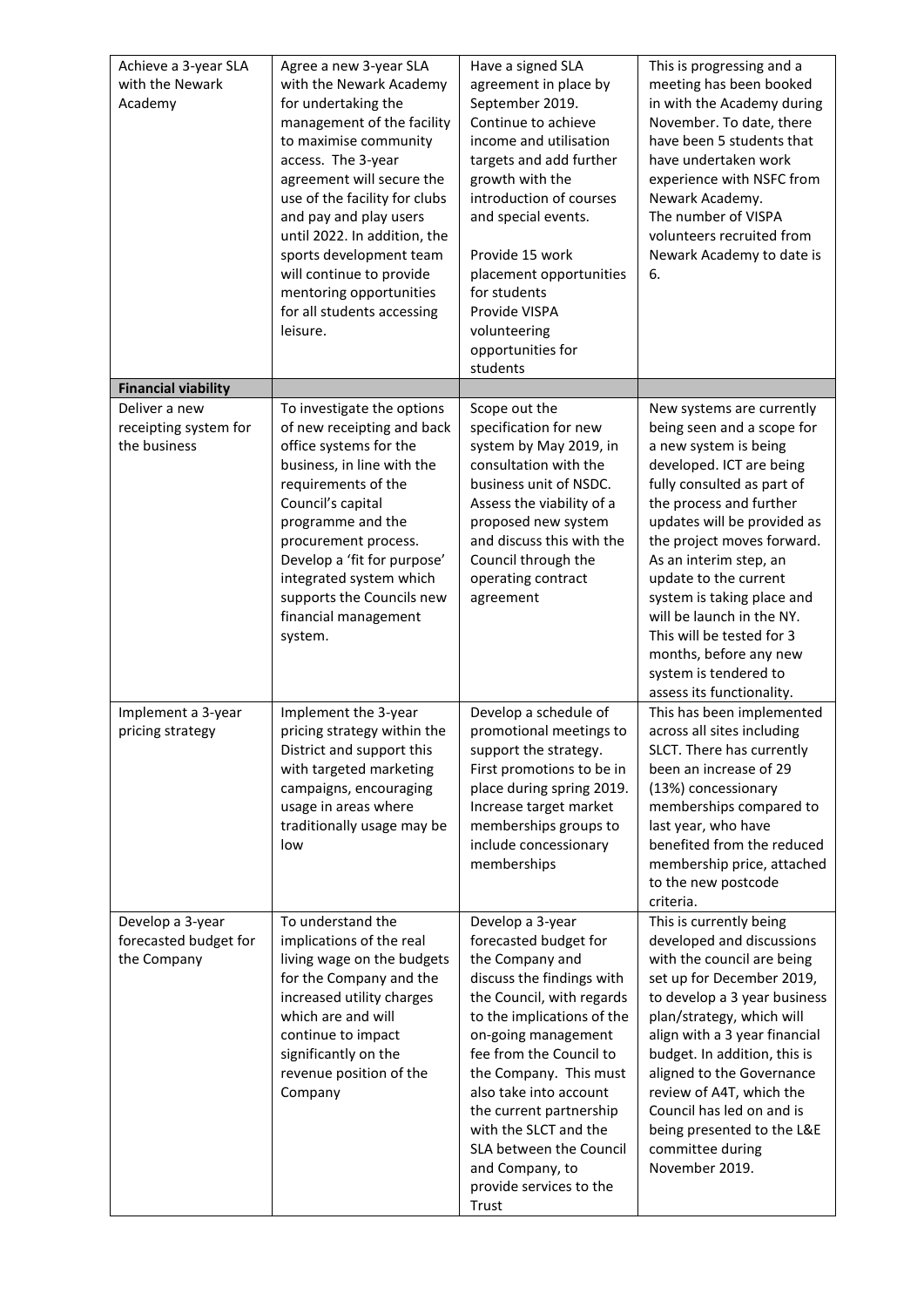| Establish a new 3-year<br>financial agreement<br>with the Council for<br>the Company's<br>management fee | Undertake discussions<br>with the Council to<br>establish a new 3-year<br>agreement with the<br>Council for the<br>management fee for the<br>Company. This will | As set out above                        | As set out above                                         |
|----------------------------------------------------------------------------------------------------------|-----------------------------------------------------------------------------------------------------------------------------------------------------------------|-----------------------------------------|----------------------------------------------------------|
|                                                                                                          | support the 3-year                                                                                                                                              |                                         |                                                          |
|                                                                                                          | forecast which the<br>Company is hoping to                                                                                                                      |                                         |                                                          |
|                                                                                                          | undertake to understand                                                                                                                                         |                                         |                                                          |
|                                                                                                          | the Company's financial                                                                                                                                         |                                         |                                                          |
|                                                                                                          | viability                                                                                                                                                       |                                         |                                                          |
| Implement on-line                                                                                        | Currently the on-line                                                                                                                                           | Develop an online                       | This is currently being                                  |
| memberships                                                                                              | membership package has                                                                                                                                          | incentive scheme                        | developed with ICT and XN                                |
|                                                                                                          | been purchased and it is                                                                                                                                        | Develop digital                         | Leisure (the current front of                            |
|                                                                                                          | hoped that ICT can ensure<br>this is installed and                                                                                                              | marketing and branding<br>of the online | house/memberships system                                 |
|                                                                                                          |                                                                                                                                                                 |                                         | supplier). This is tied in to                            |
|                                                                                                          | operationally ready for use<br>from April 2019. Whilst                                                                                                          | membership system<br>Support the        | the upgrade to the existing<br>system, which it is hoped |
|                                                                                                          | this will not provide                                                                                                                                           | development of online                   | will be launch in the new                                |
|                                                                                                          | significant increases in                                                                                                                                        | membership, with a view                 | year for a trial 3 month                                 |
|                                                                                                          | memberships, it improves                                                                                                                                        | to achieving 5% take up                 | period.                                                  |
|                                                                                                          | access for customers being                                                                                                                                      | of memberships                          |                                                          |
|                                                                                                          | able to sign up to any                                                                                                                                          | purchased online within                 |                                                          |
|                                                                                                          | leisure centre 24/7 and                                                                                                                                         | the first 12 months of its              |                                                          |
|                                                                                                          | streamlines existing sign                                                                                                                                       | introduction.                           |                                                          |
|                                                                                                          | up processes.                                                                                                                                                   |                                         |                                                          |

Table 2, 2019/2020, business plan objectives update

- 4.2 Members will note, that progress in all areas is being made, with some categories progressing quicker than others. Work on these objectives will continue to be progressed and recorded until the end of March 2020.
- 4.3 Members will note that many of the objectives above are linked with work of the Sports Development team. However, in addition to the work, which is undertaken to meet the objectives above, attached at appendix II is on-going work, which has taken place during quarter 2, by the Sports Development team.

# **5.0 FINANCIAL UPDATE**

- 5.1 Members will be aware that, as part of the agreement with Active4Today Ltd, an update on finance is provided by the Company on a regular basis, to ensure the Council can understand the on-going sustainability of the Company. In addition, it allows for early discussions to take place regarding the best way to apportion any additional finance, which may have been generated by the Company and invested into areas such as additional sports development activities, subsidised usage for target groups, or additional equipment for outreach work.
- 5.2 Set out in the table below, Active4Today has provided the current financial position of the Company, which is monitored by the Board, as part of its role in managing the operations of the Company. The table below shows the original, revised and profiled budgeted income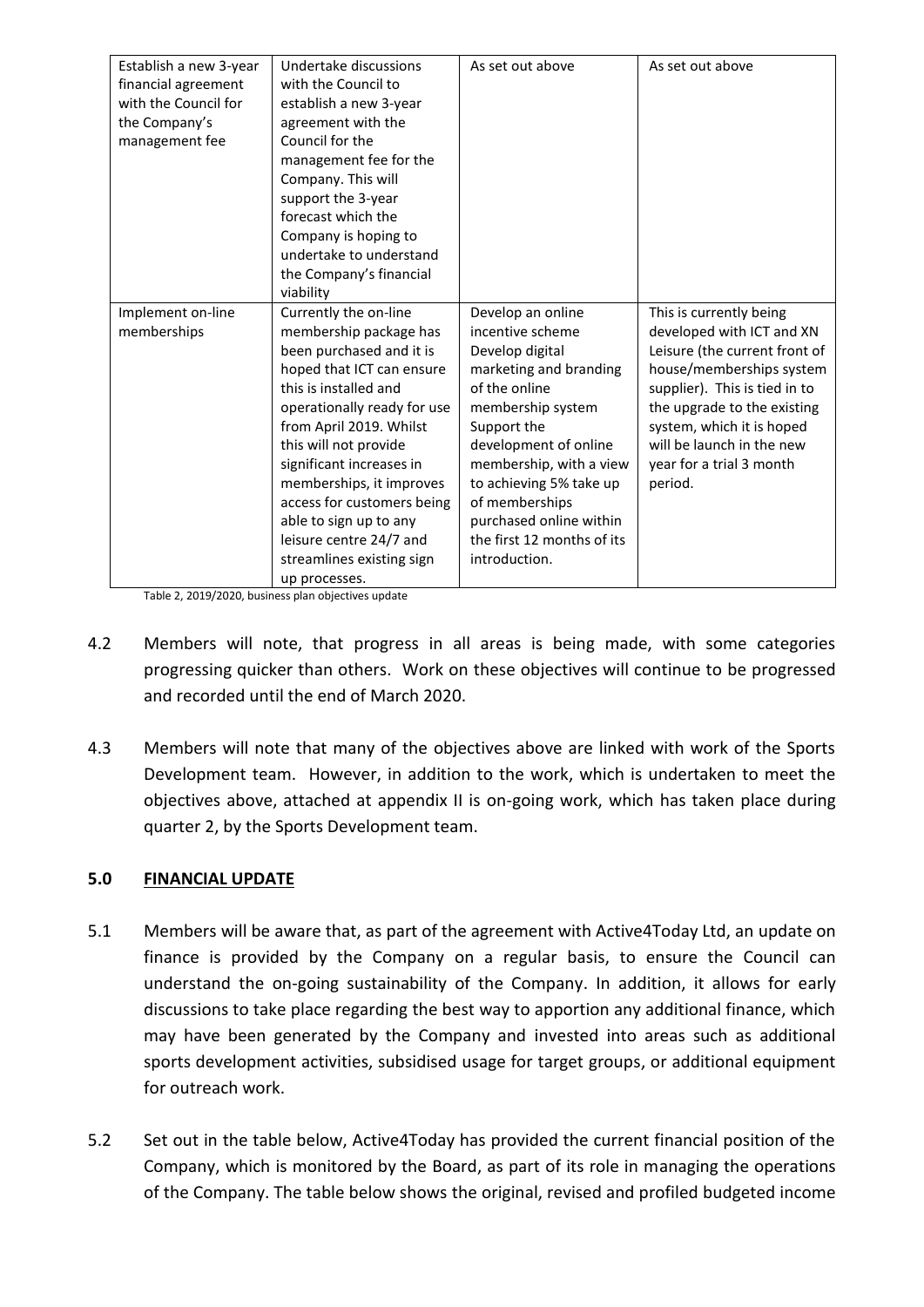and expenditure up to period 06 quarter 2, set against actual income and expenditure for the same period. Below is the current position of the Company's finances, with narrative to add context to the information.

|                                  | Original<br>2019-2020<br>budget:<br>income/exp | <b>Full Year</b><br>revised:<br>30.09.2019 | Profiled budget:<br>30.09.2019 | Actual income<br>and exp:<br>30.09.2019 | Variance to<br>30.09.2019:<br>profiled<br>budget |
|----------------------------------|------------------------------------------------|--------------------------------------------|--------------------------------|-----------------------------------------|--------------------------------------------------|
| <b>Total income</b>              | $-E3,048,890$                                  | $-E3,083,390$                              | $-£1,599,010$                  | $-£1,617,116$                           | $-£18,106$                                       |
| Staff                            | £1,987,290                                     | £1,976,790                                 | £983,000                       | £950,333                                | -£32,667                                         |
| Premises                         | £425.240                                       | £443.740                                   | £166.318                       | £125,001                                | $-£41.317$                                       |
| Supplies and services            | £711,100                                       | £684,670                                   | £295,268                       | £213,166                                | $-E82,102$                                       |
| <b>Total expenditure</b>         | £3,123,630                                     | £3,105,200                                 | £1,444,586                     | £1,288,500                              | $-£156,086$                                      |
| Transfer from/to<br>balances A4T | $-E74,740$                                     | £-21,810                                   | £0.00                          | £0.00                                   | £0.00                                            |
| <b>Net balance</b>               | £0.00                                          | £0.00                                      | $-£154,424$                    | $-£328,616$                             | £174,192                                         |

Table 3, Current financial information table 19/20

- 5.3 Points to note from the financial information table are set out below and focuses on; income and expenditure budgets, variance to profiled budget:
- 5.3.1 **Income budgets:** There is currently an overachievement in income to period 06 of £18K. This is mainly due to, other income relating to election expenses and other adhoc transactions.

# 5.3.2 **Expenditure budgets:**

- a. **Salary Budgets -** This code currently has a moderate underspend of £33K to period 6. This is mainly due to freelance payments made in arrears across the company and contracted staff being paid a month in arrears, for relief hours which have been worked; this amount includes all associated on-costs.
- b. **Premises Budgets -** This code is currently showing an underspend of £41K to period 06. This is largely due to utilities payments being one month behind; these have an estimated combined spend of approximately £25K, based on historical usage. The remainder of the variance is in the main due to outstanding invoices, not yet received from the district council, for repairs and maintenance within the leisure centres, for the period of July, August and September 2019; this is approximately £15K, based on draft invoices. Once received, this will fully commit the current underspend, showing on this budget.
- c. **Supplies and Services Budgets -** This code currently has a large underspend of £82K over several budget headings. The main areas for the current underspend are; £43K remains currently unpaid for support services provided by the Council, due to queries on the invoices. These issues have been raised with the council and it is expected that once the correct information is provided, the invoices will be paid. In addition to the above £43K,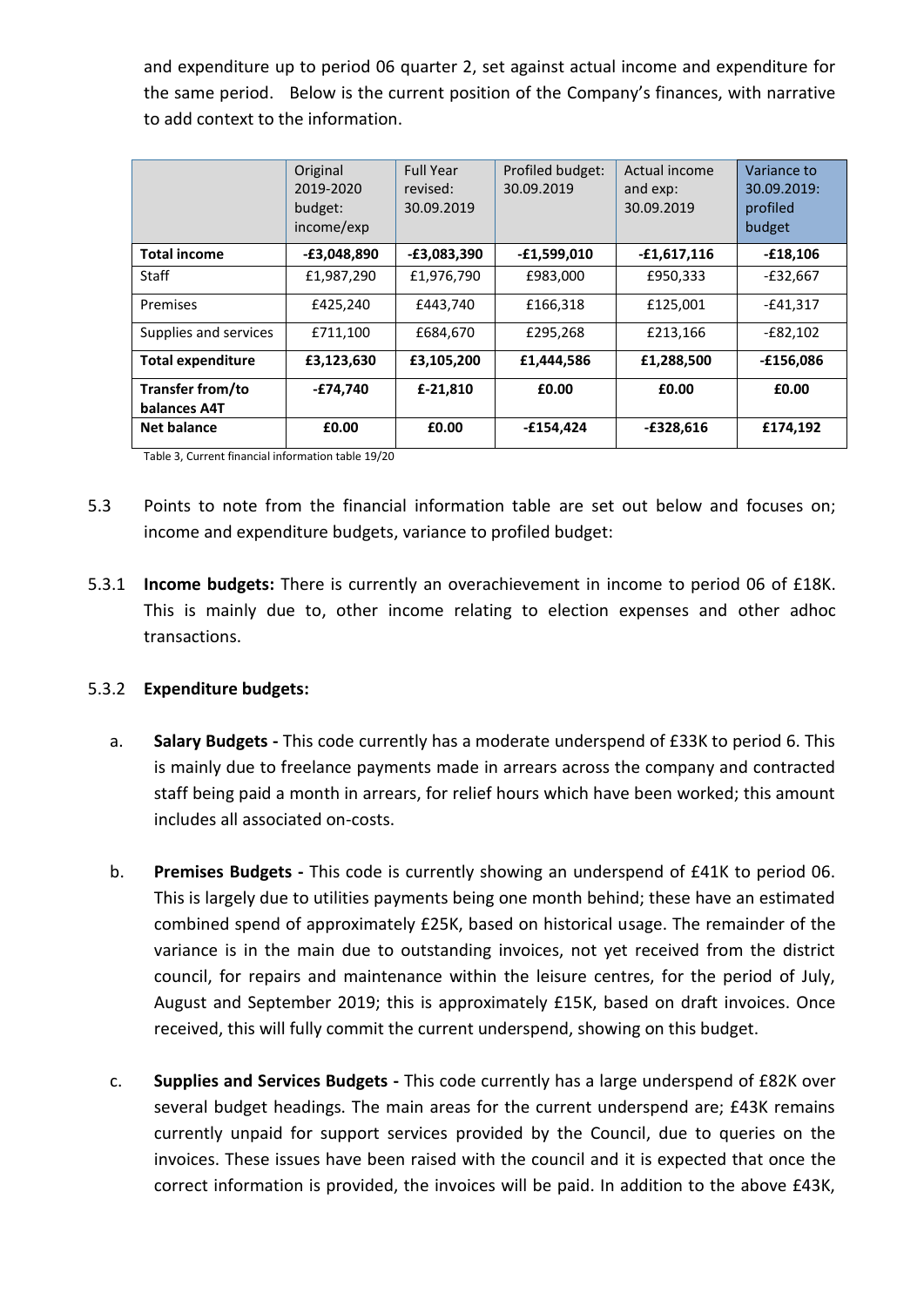there is currently a £12K underspend within the marketing budget. It is forecasted that an underspend on this budget will remain during 2019/2020, due to an element of this code being identified initially, to support the development of an 'App' for the Company. While further discussions are currently taking place regarding this development, it is acknowledged that this will now not be delivered during 2019/2020, as this is intrinsically linked to the work, which ICT are supporting A4T with, in regards to upgrading the current 'front' of house operating system.

- 5.4 **Overall Financial Summary to date:** Members will be aware that during January 2019, Active4Today were predicting a shortfall in their 2019/2020 budget of £75K. This was in the main due to increases in utilities, national insurance, pension contributions, real living wage and insurance; in addition, while the income lines were not able to support the additional expenditure, A4T also had a standstill position in its management fee from the Council, during 2019/2020. Revisions have been made to the budgets, as part of the rolling revised process and savings have been identified across the company. These are mainly due to staff vacancies to period 06, a reduction in the marketing budget (as a result of the App development not taking place in 2019/20) and additional in year income streams at the Ollerton site from children's activities, not budgeted for in 2019/2020, due to the uncertainty around the wetside programme. These revisions are seen in the full year revised budget figures and (transfers from balances) in the above table. The predicted shortfall is now estimated to be £22K at year end, based on period 6. The reduction in this deficit (to period 06) is supporting the financial sustainability of the Company, which as Council members will be aware, is a key objective for Active4Today and the Council.
- 5.5 As previously reported, in the event there remains a shortfall at the end of the financial year, this could be funded from either an increased management fee from the council, or be taken from the current A4T reserves and balances.
- 5.6 Following the last meeting of L&E, the invoices for the management fee from the council were raised and subsequently paid. These invoices covered the first 6 months of the Sports Development management fee and the full contribution from the Council to A4T, for strategic management support to the Southwell Leisure Centre Trust. In addition to the management fee from the Council, A4T has also received a £15K payment from the Trust, which is their contribution to the overall cost of the management support, from A4T. The only remaining outstanding payment from the Council is the second half of the management fee for Sports Development; to date an invoice has not been raised and discussion will take place with the Council concerning this, during Q4.
- 5.7 As part of the 2020/2021 budget setting process, budgets are now being prepared for 2020/2021, 2021/2022 and 2022/2023. Once these are finalised they will be presented to the Council, in order they can consider this information, as part of their budget setting process, when assessing/setting the management fee, for the Company.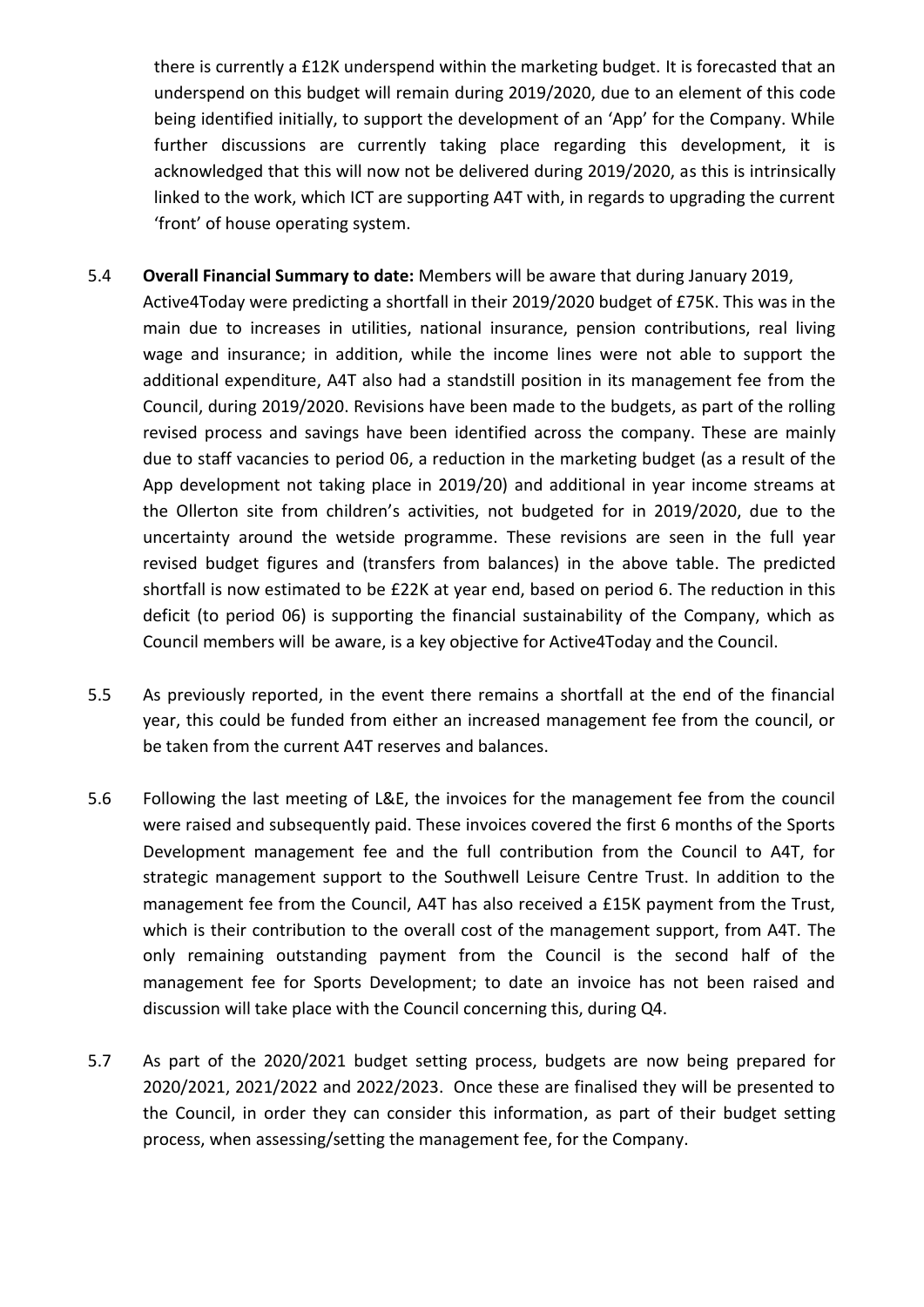## **6. OVERVIEW OF THE PROPOSED 2019/2020 BUSINESS PLAN**

- 6.1 Attached at appendix III is the proposed draft business plan in the format which members will be familiar with. Within the draft business plan the areas for Members to consider specifically are the outcome, objective and action section, which forms the strategic direct of the Company, which is set by the L&E committee. The outcomes and objectives are linked with the 3 strands of the Company and which have been agreed by the committee:
	- o Healthy and Active Lifestyles
	- o Accessible Facilities
	- o Financial Viability
- 6.2 Members will note that currently there are 10 high level aims and actions currently proposed for the business plan, which support the councils Community Plan and the council's Physical Activity and Sport Plan 2018 to 2021, which was agreed with the committee during 2018.
- 6.3 Further works are required to establish the detail and actions surrounding the attached proposals. It is hoped this will be developed further with the council during December 2019, when a joint meeting between A4T Board Members and NSDC Members will be facilitated. This supports the changes being proposed by the council, with regards to the governance of the Company and the identification of the roles and responsibilities of each organisation.
- 6.4 The business plan also concentrates on the pending development of a new swimming pool at the Dukeries Leisure Centre. The objectives for this area of work concentrates on the development of community swimming, financial sustainability and the expansion of the junior swimming pathway, through a wide an inclusive swimming programme, aimed at engaging the communities of Ollerton and the surrounding villages.
- 6.5 The Company will support the programme with the 3-year pricing strategy, which was approved by L&E Members in January 2019. This will apply a consistent price across its membership and depending on the member's postcode, would apply a level of discount, which would align itself to the indices of multiple deprivation (IMD) health deprivation and disability, of which there are four within the Sherwood part of the district and two within Newark. This will allow for the single price point to be maintained across the whole offer, however, it will support those customers in areas, where traditionally usage may be lower, by applying the given concession, on proof of their residency.

# **7. PROPOSAL**

7.1 It is proposed that the current financial position continues to be monitored by A4T very closely and reported to the Council officers on a regular basis, to ensure they are appraised with the financial position of A4T.